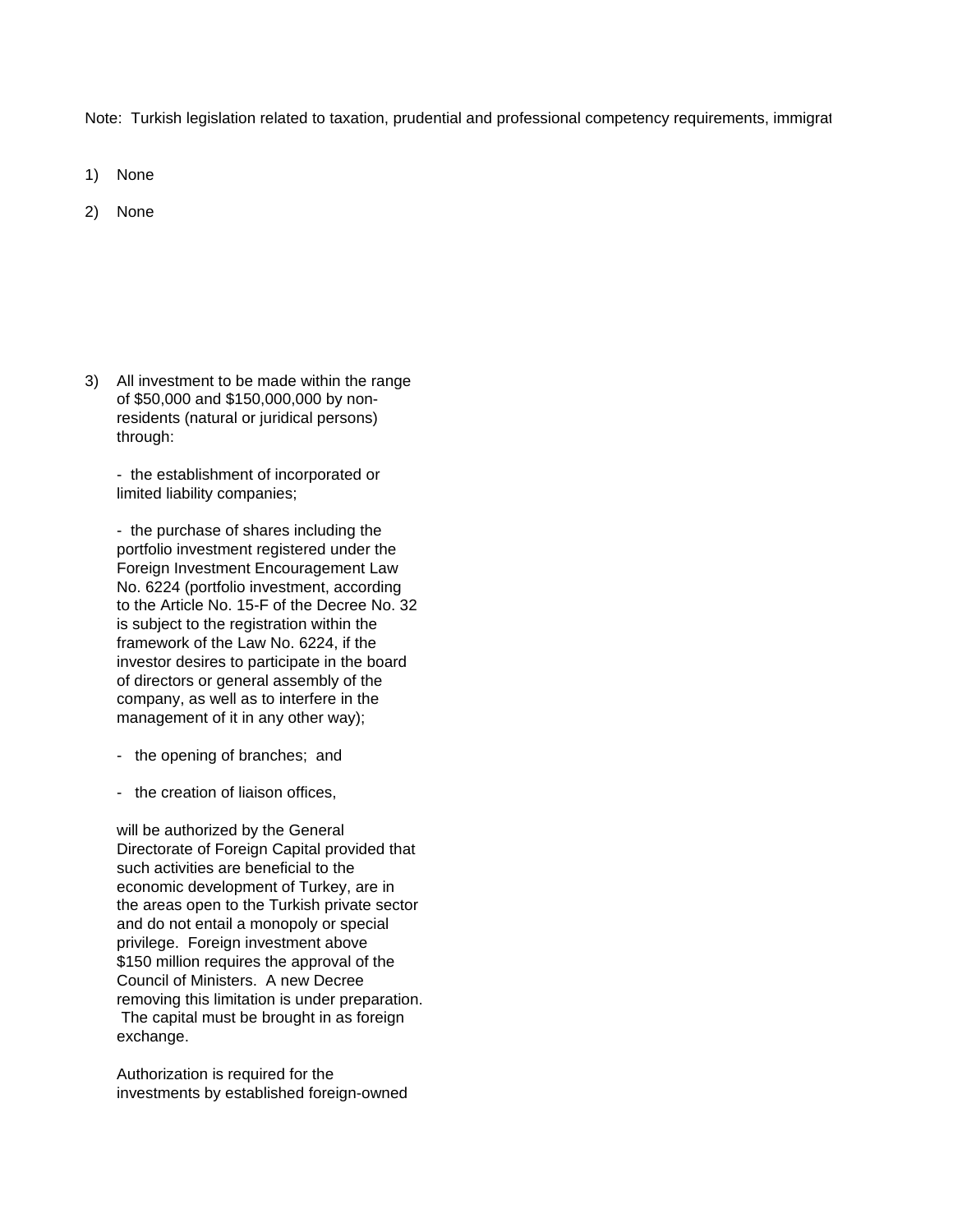enterprises or joint ventures in a new line of business and for participation or takeover of existing enterprises. For the investments in the same line of business, proposals are generally approved as a matter of course.

#### Real Estate

Foreign firms are permitted to acquire real estate in Turkey pursuant to Foreign Investment legislation provided that the real estate to be acquired is related to the investor's permitted activities. However, foreign-controlled enterprises are prohibited from engaging in real estate trading.

#### **Monopolies**

The following sectors are closed to private investments because of the public monopolies: postal services and telecommunications, railways; administration of harbour and quay; lotteries in cash, football pools and public utilities.

- 4) Unbound except for the entry and 4) The professional services which are following categories: specific laws cannot be rendered by
	-

the branch, subsidiary, affiliate or **Interior.** Those professions which are relevant authorities in accordance with below: the Foreign Capital Legislation and the other Laws concerning the employment 1) Doctors, 2) Pharmacists, 3) Nurses, of foreigners. The work permits are 4) Veterinarians, 5) Responsible directors valid up to 2 years and subject to of the factories producing medicine, renewal after that. In addition to the 6) Guides, 7) Responsible directors of work permits, the Ministry of Interior private hospitals, 8) Responsible directors gives residence permits for the same of travel agencies, 9) Directors of personnel for the periods of up to 2 years, newspapers, 10) Dentists, 11) Notaries, work permit-renewals.  $\qquad \qquad$  Zones other than managers and qualified

temporary stay of natural persons in the assigned only to Turkish citizens by the foreigners either as service providers or as A. Administrative and technical personnel the personnel of service providers. On the other hand foreign citizens with Turkish Work permits for the employment of the origin may work in professions which are below defined administrative and technical assigned only to Turkish citizens with the personnel of a foreign service provider in permission obtained from the Ministry of representative office are given by the assigned only to Turkish citizens are given

which can be extended parallel to the 12) Those personnel working in Free Trade personnel, 13) Those personnel Managers-executives undertaking coastal commerce and related activities,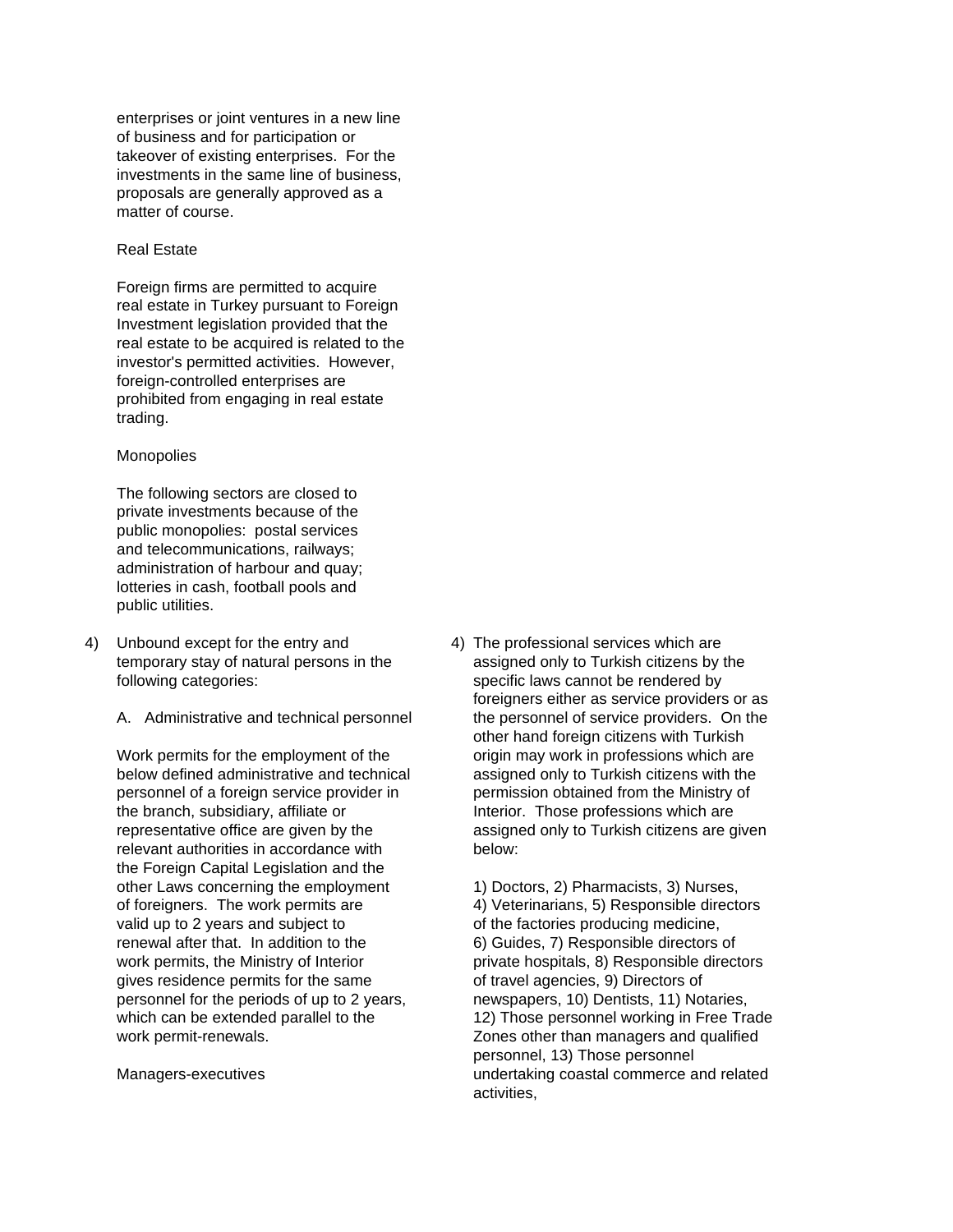Persons who primarily direct the 14) Opticians, 15) Doctors, pharmacists organization or one of its departments and veterinarians dealing with laboratory and who receive only general supervision services, 16) Lawyers who practice in or direction from higher-level executives, Turkish Courts, 17) Accountants and the board of directors or the stockholders Certified Public Accountants. of the organization.

# Specialist

Highly qualified persons who, within an organization, are indispensable for the provision of a specific service by reason of their knowledge at an advanced level of expertise in the field of services, research equipment, techniques or management of the organization.

# B. Service sellers

It is not necessary to obtain work permits and residence permits for natural persons (service sellers as defined below) who stay in Turkey for not more than 30 days, for the purpose of participating in business meetings, business contracts including negotiations for the sale of services, entry into contract to sell services and visit of business establishments, or other similar activities.

### Service sellers

Defined as persons employed or mandated by an organization and who stay temporarily in another signatory country in order to conclude the sale of service on behalf of the organization which employs them or has mandated them. Service sellers may not sell services directly to the general public.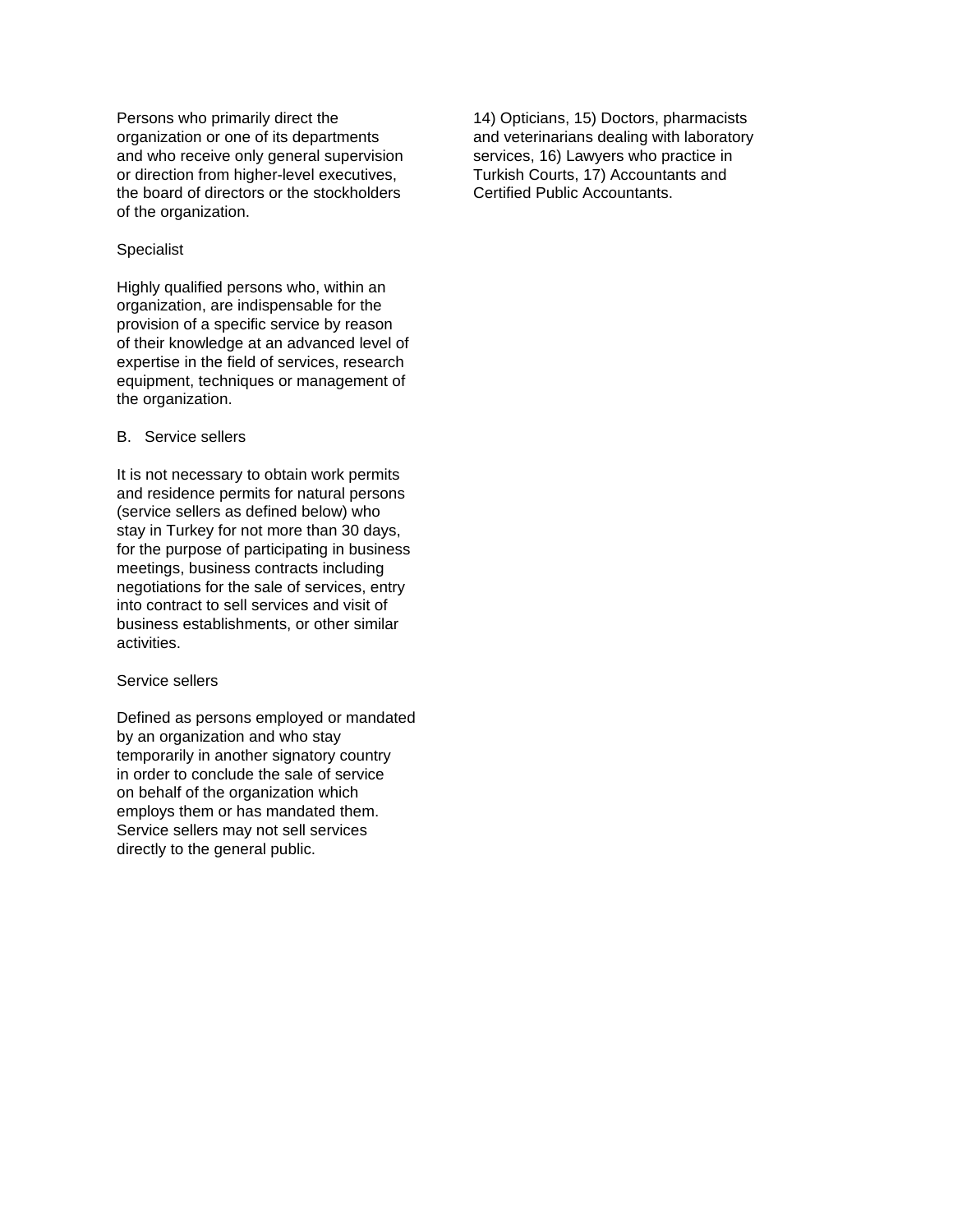tion policies has not been listed separately in this schedule.

#1 The conditions and criteria, required for obtaining all the permissions and authorizations which are indicated in the schedule and those which are applied for becoming a member of all the related chambers, do not limit market access or qualify national treatment within the scope of Articles XVI and XVII.